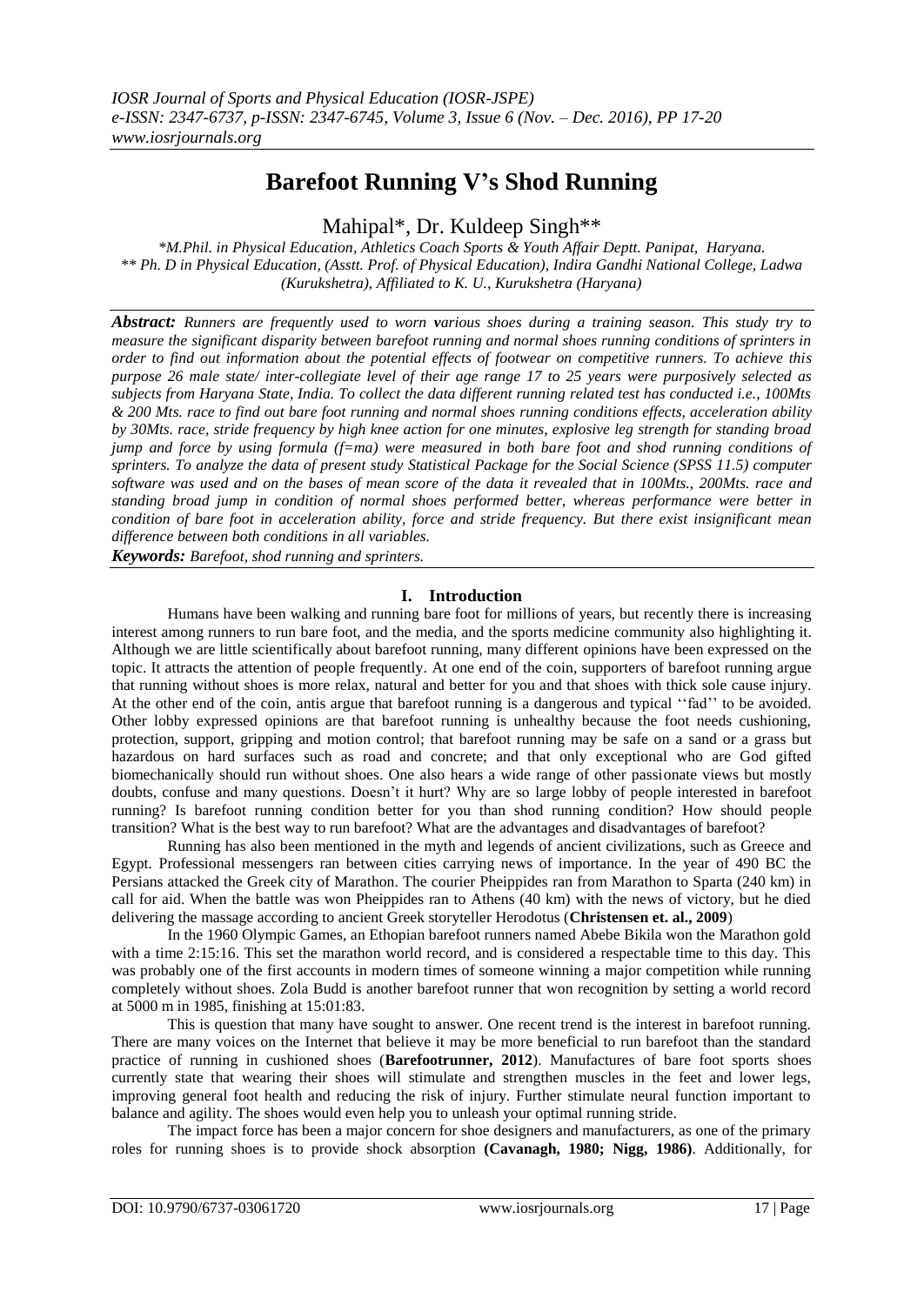improving the athlete performance the total weight of the shoe has been reduced. Hence, racing tracks, shoes and spikes have been developed to help facilitate optimal performance **(Cavanagh, 1980; Denton, 2005)**.

In comparison to most running shoes, spikes and racing track surface have less cushioning and a flat, thinner heel to produce a lighter shoe for tournaments and practice/training sessions. While competitive footwear has its time and place, it is assumed that this type of shoe should be used with alertness and awareness of the possible increased injury risks **(Denton, 2005)**.These researchers, also conducted similar study on athletes i.e. **Cook, et.al. (1985), Denton, (2005), DeWit, (2000), Divert, (2005)** and **Weyand, (2000).**

A big question arise on the minds of many athletes, coaches, trainers, physical therapists, and physicians is whether running barefoot or the shod running better for athletes or not. In present study we try to find out answer of this question by experimental research.

## **II. Material and Methods**

#### **Selection of Subjects:**

For the purpose of the present study, Twenty-six (N=26), Male Haryana Inter-Collegiate and State level runners between the age group of 17-25 years were selected as subject in the present study. The subjects were purposively selected (n=26) and tested two times for each variables in different conditions of running i.e., barefoot and shod running.

## **Selection of Variables:**

The variables were selected according to the running activities i.e., 100Mts & 200 Mts. race to find out bare foot and normal shoes conditions effects on athletes, acceleration ability by 30Mts. race run, stride frequency by high knee action for one minutes, explosive leg strength for standing broad jump and force by using formula (f=ma) were measured in both bare foot and shod running conditions of sprinters.

400Mts. grassy standard track and grassy surface were used by subjects for collection of data. The subjects were used their own routine training shoes. The subjects were belongs to semi rural area so they usedto to do running in bare foot, shod running and running with spikes.

### **Statistical Technique Employed:**

The data were analyzed by applying't' test to find out significant mean difference between bare foot and shod running condition of sprinters with the help of Statistical Package for the Social Science (11.5) computer software.

| Sr. No       | <b>Variables</b>                                     | <b>Bare Foot</b> |       | <b>Normal Shoes</b> |        | <b>T</b> Test Values for<br><b>Equality of Means</b> |
|--------------|------------------------------------------------------|------------------|-------|---------------------|--------|------------------------------------------------------|
|              |                                                      | Mean             | S.D.  | Mean                | S.D.   | 't' Ratio                                            |
|              | 100 Mts race (Seconds)                               | 13.053           | 0.559 | 13.0365             | 0.422  | 0.0870                                               |
| $\mathbf{2}$ | <b>200 Mts race (Seconds)</b>                        | 26.871           | 2.279 | 26.657              | 1.884  | 0.5343                                               |
| 3            | 30 Mts race (Sec)<br><b>Acceleration run Ability</b> | 4.423            | 0.033 | 4.432               | 0.051  | 0.168                                                |
| 4            | <b>High Knee Action</b><br>(Stride frequency)        | 25.923           | 9.514 | 25.385              | 10.806 | 0.609                                                |
| 5            | Standing Broad Jump<br>(Legs Explosive Strength)     | 2.517            | 0.016 | 2.579               | 0.022  | 1.629                                                |
| 6            | Force=ma                                             | 25.932           | 8.907 | 25.984              | 9.291  | 0.061                                                |

#### **III. Results & Discussion**

**Table 1**: Significant difference between the bare foot and Shod running conditions of sprinters.

**\*\*Significant at 0.01 level of significance; \*Significant at 0.05 level of significance**

**Here:**  $N = 26$  **d.f.** = 50 CI= Confidence Intervals

Required value for being significant at 0.01 level of significance= 2.682 and significant at 0.05 level of significance= 2.010.

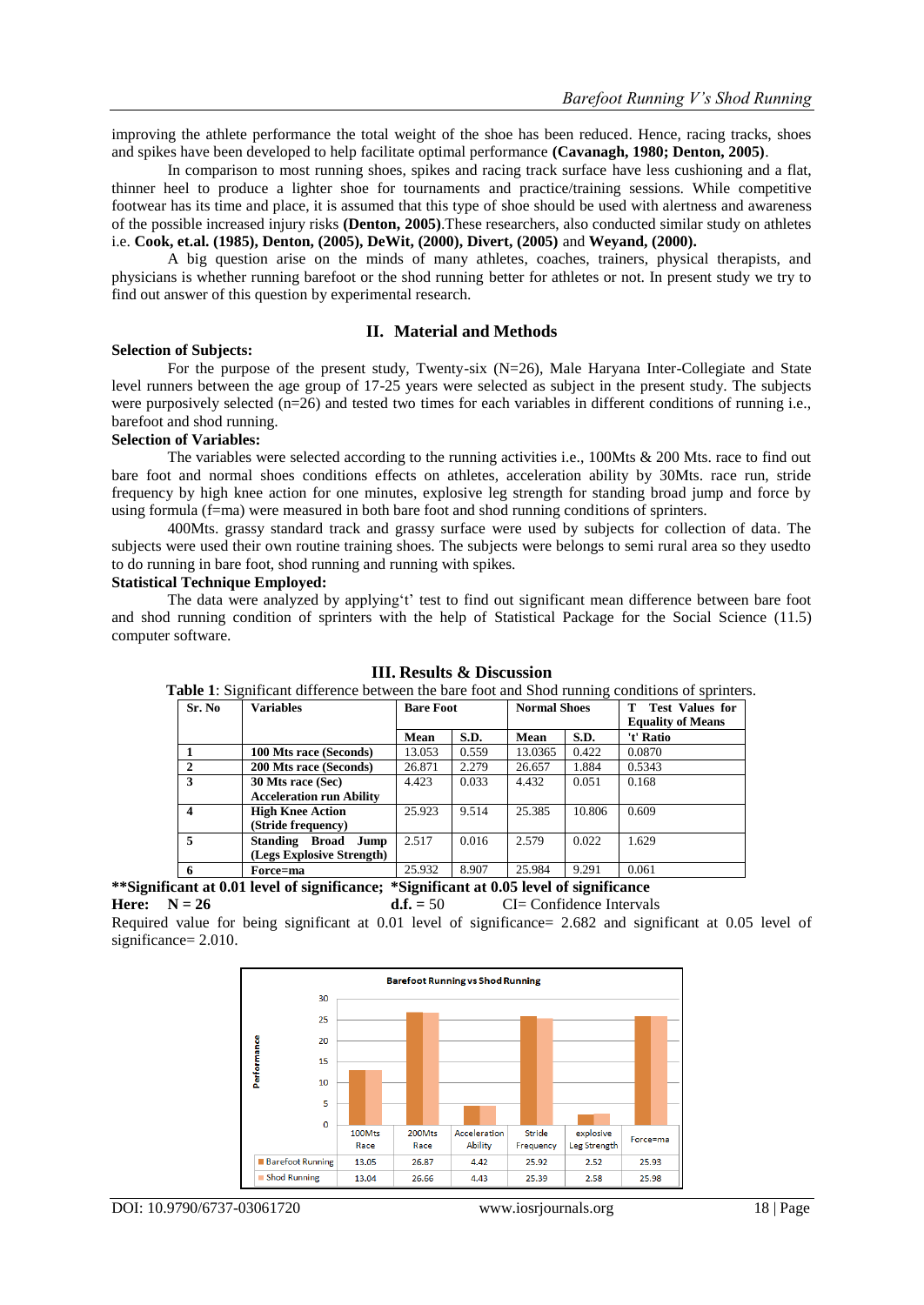As Table and graphical presentation shows, Mean, S.D. and "t" ratio between bare foot and normal shoes conditions of sprinters. Results indicates that the 't' ratio of 100 Mts. race, 200Mts. race, acceleration ability, stride frequency and force are differ insignificantly. It clear that these variables have no significant difference between bare foot and normal shoes conditions of sprinters. Further the mean values of 100Mts, 200Mts. race and stride frequency in normal shoes conditions are less as compare to bare foot conditions, as we know since time variables is inversely related to performance hence decrease in value of time indicates higher the performance and vice-versa. Whereas, mean values of acceleration ability and force in barefoot condition are better as compare to normal shoes condition, while explosive leg strength of sprinters in normal shoes condition are better than that of barefoot condition.

As mean value indicates that in case of 100Mts., 200Mts. race athletes performed better in condition of shod running as compare to bare foot it is because runners running with footwear have a wide stride length (longer flight phase); and lower strides frequency (slower turnover) and a longer contact time with ground. In it complete body leads by upper body. Footwear enables the body"s ability to absorb the shocks and forces, and protects the foot from trauma and injuries, whereas mean values shows that in case of acceleration run ability, force and stride frequency runners performed better in barefoot running condition it is due to in case bare feet, runners leads on the outside middle of the foot and the initial force peak occurs very rapidly, while in shoes, runners heel often strikes first with ground and it increases the time taken for the initial force peak. Shoes also add mass to the foot, which slowing down the runners. Athletes running with bare foot also have a shorter stride length (Less flight phase); but higher stride frequency (faster turnover) and a shorter ground contact time. The fight phase of running is also lower. Mean value is also indicates that in case of explosive leg strength athletes performed better in shod running condition as compare to bare feet it is due to better grip with ground surface and ground reaction force.

There is no authentic evidence that barefoot running has negative effects on performance. To be sure, most elite athletes prefer to use shoes because they protect the foot and allow one to run on rough surfaces without worrying about foot placement and protection, but barefoot runners such as **Abebe Bikila** and **Zola Budd** have set world records in the marathon and shorter distance races. The world record holders for almost every long distance running event are Fore Foot Strike runners who race bare foot and sometimes train in racing flats or other kinds of minimal shoes. In addition, economy seems to be improved by being barefoot or in minimal shoes sole.

## **IV. Conclusion**

A perusal of summary of results in table-I mean values shows that in condition of shod running the runners performed better in 100Mts., 200Mts. race and standing broad jump as compare to barefoot running condition, whereas in condition of bare foot acceleration run ability, stride frequency and force were better than that of condition of shod running. But there exist insignificant difference between both bare foot and shod running conditions. It implies that with footwear have a wide stride length; and minimum stride frequency and a longer ground contact time, whereas in condition of bare feet, runners leads on the outside middle of the foot and the initial force peak occurs very rapidly, while in shoes, runners heel often strikes first it increases the time taken to the initial force peak. Shoes also add mass to the foot, slowing down the runners. Bare foot runners have a shorter stride length; but higher stride frequency and a less ground contact time. Further in case of explosive leg strength athletes performed better in shod running condition as compare to bare feet it is due to better grip with ground surface and ground reaction force.Similar result reported by **Cavanagh, 1980; Nigg, 1986; Cavanagh, 1980; Denton, 2005** and **Divert, (2005)**.

**Vin Lananna (U.S.A.Track & Field ,Athens distance coach)** believes that "athletes that trained barefoot run faster and have fewer injuries". T**he legendary New Zealand coach Arthur Lydiard** also preferred his athletes to run barefoot. The eccentric **Australian Athletics coach of Herb Elliot, Percy Cerutty** got his athletes to train barefoot in the sand dunes of Portsea, Victoria.

This data may be helpful for physical education teachers, coaches, researchers to increase the performance by using both bare and shod running conditions.

#### **References**

- [1]. Barefootrunner., Barefoot 101. Visited 2012-05-23, a[t http://www.barefootrunner.](http://www.barefootrunner/) Com/barefoot-101/
- [2]. Cavanagh, P.R. (1980) *The Running Shoe Book*. Mountain View, Anderson World.
- [3]. Cavanagh, P.R. and Lafortune, M.A. (1980) Ground reaction forces in distance running. *Journal of Biomechanics* 13(5), 397-406.
- [4]. Cook, S.D., Kester, M.A. and Brunet, M.E. (1985) Shock absorption characteristics of running shoes. *American Journal of Sports Medicine* 13(4), 248-253.

- [6]. Denton, J.D. (2005) Light does not make right. *Running Times* 324, 78.
- [7]. DeWit, B., De Clercq, D. and Aerts, P. (2000) Biomechanical analysis of the stance phase during barefoot and shod running. *Journal of Biomechanics* 33(3), 269-278.

<sup>[5].</sup> Christensen, D.L.Nielsen, T.H., & Schwartz, A. (2009). Herodotos and hemerodromi: Pheippides" run from Athens to Sparta in 490 BC from historical and physiological perspectives. Hermes, 137(2), 148-148.